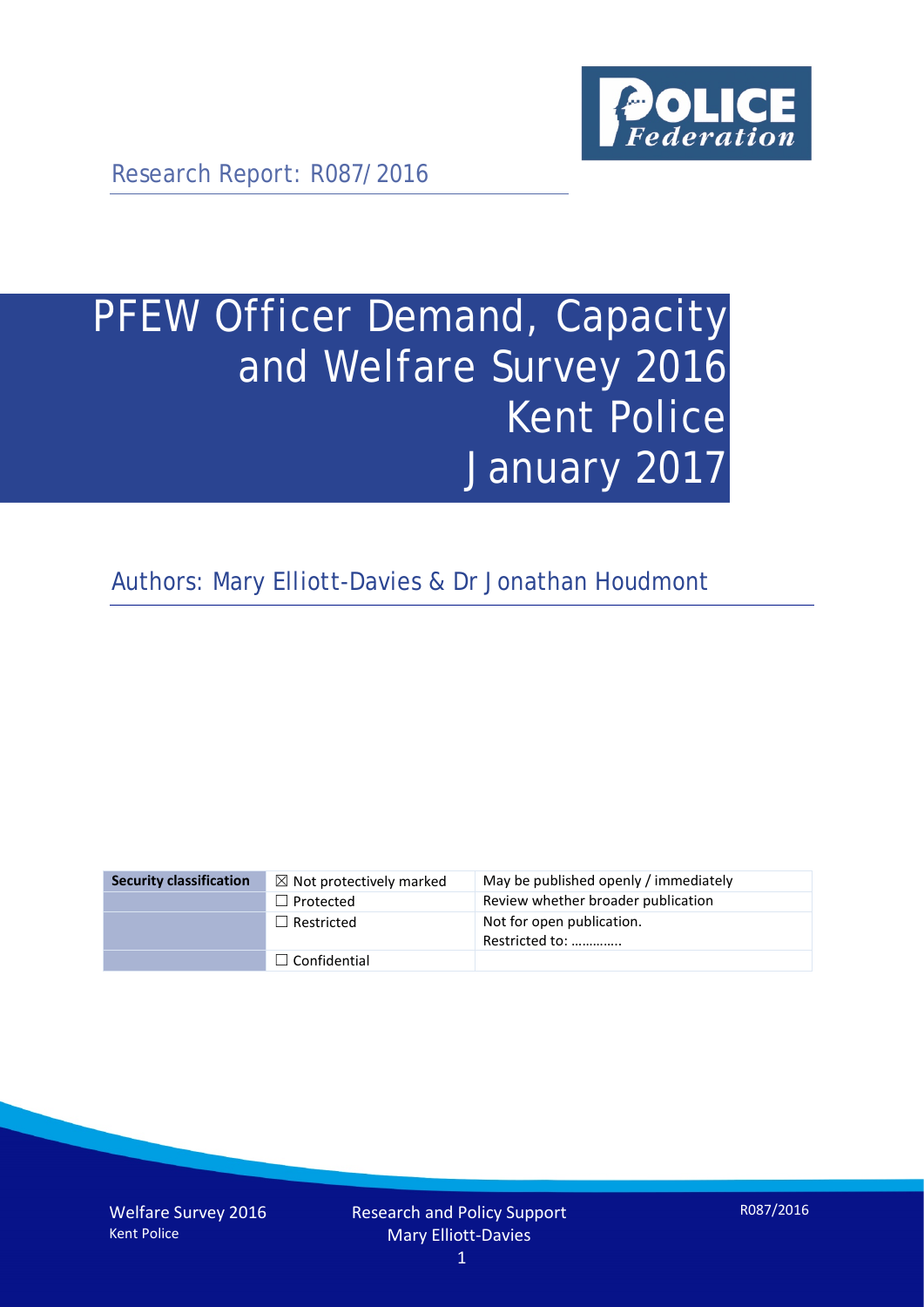# **1. FOREWORD**

### **INTRODUCTION**

In recent times policing in England and Wales has experienced unprecedented budgetary cuts amount[i](#page-15-0)ng to an 18% real-term reduction since 2010.<sup>1</sup> The impact on police officer numbers has been considerable, with a 14% fall in officer numbers over a seven year period from a high of 143,734 in 2009<sup>[ii](#page-15-1)</sup> to 124,066 in March 2016.<sup>[iii](#page-15-2)</sup> Evidence from a focus group study conducted by the PFEW<sup>[iv](#page-15-3)</sup> highlighted that these reduction's may be having a negative effect on officers individual wellbeing. It was within this context that the 2016 PFEW Officer Demand, Capacity, and Welfare Survey took place.

This report provides a summary of responses to key questions from the 2016 PFEW Officer Demand, Capacity, and Welfare Survey from respondents in **Kent Police**.

Where appropriate, details of average responses for the police service as a whole are also presented. However, differences between the national and local responses have not been tested statistically and therefore any differences reported are for guidance only and must be treated with caution.

Force rankings have not been included due to the vast range of response rates across forces (2.1% - 34.2%), making comparisons inappropriate without the application of inferential statistics to address the extreme variations in sample sizes (range: 34 -3909). In addition, forces with less than 100 respondents were not provided with a force level report as their sample size was too small to be representative of the force as a whole and may have enabled identification of individuals based on their demographics.

Please be aware that the total number of responses for each item may vary slightly as not all items were answered by all respondents, and all percentages are rounded to the nearest whole number. In addition, the actual differences between any and all groups may be quite small and these details should be considered when interpreting the data.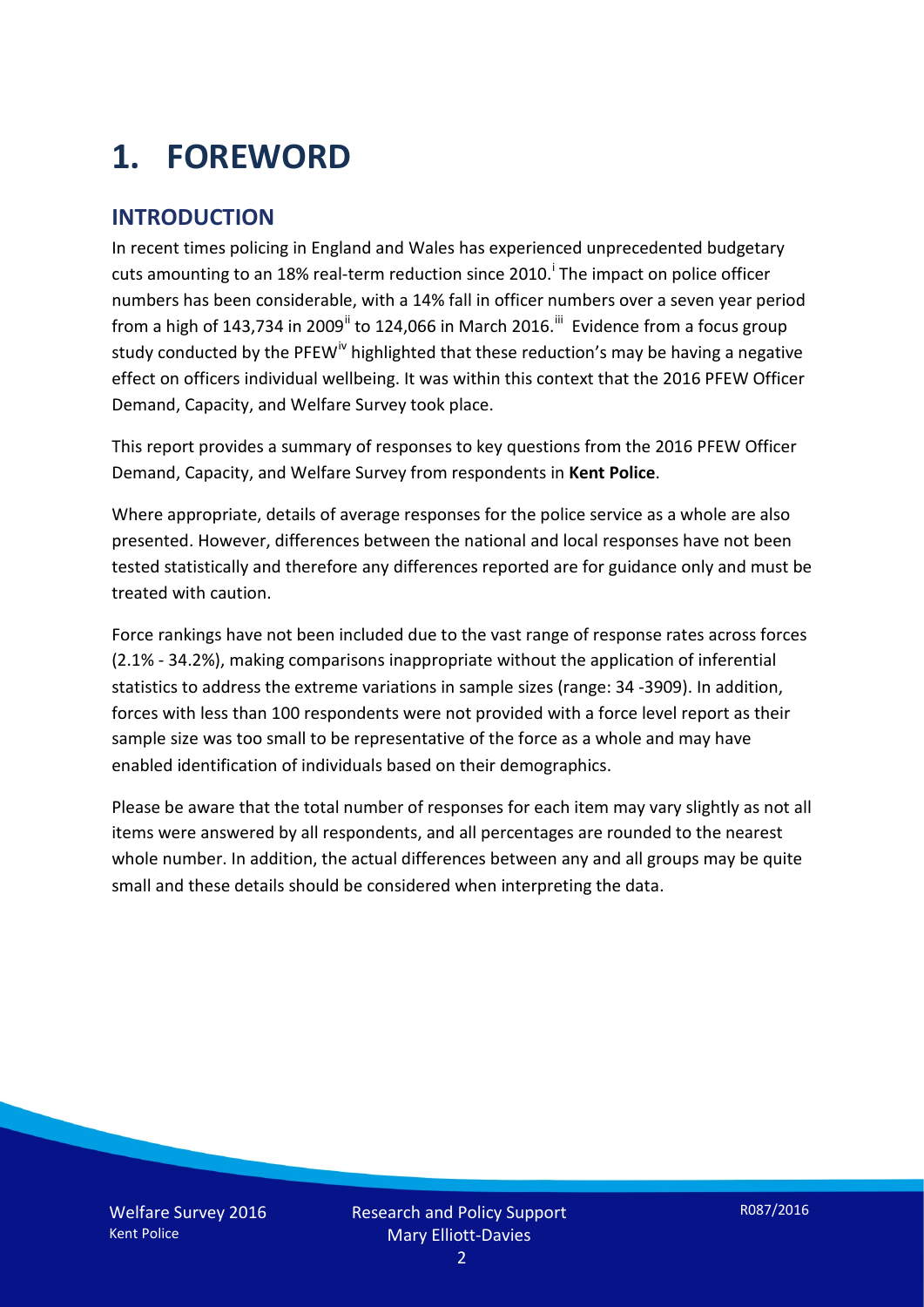### **RESPONSE RATES AND DEMOGRAPHICS**

Survey responses were gathered over a four-week period in February 2016. All officers of the federated ranks in England and Wales were eligible to participate. Analyses were conducted on a sample of 16,841 responses drawn from all 43 forces across England and Wales.  $^1$  $^1$  The national response rate for the 2016 survey was 14%.

421 responses were received from Kent Police, representing a response rate of around 13%.<sup>[2](#page-2-1)</sup> The margin of error for this report has been calculated using the size of the sample and the population. At a 95% confidence level, this force report has a 4% margin of error. If the margin of error is less than 5%, it can be considered to be within the normal bounds of academic rigor.<sup>[3](#page-2-2)</sup> If this threshold has not been met, the results from this report must be interpreted with caution.

Overall 1% of respondents (*N*=237) to the survey declined to state which force they belonged to. These responses have been included within the national data but are excluded from force-level analyses.

71% of responses from Kent Police were received from male officers and 29% of responses were from female officers. In regards to rank, 77% of respondents from Kent Police were Constables, 16% were Sergeants and 7% were Inspectors or Chief Inspectors. 4% of responses from Kent Police were received from Black and Minority Ethnic (BME) officers.

<u>.</u>

<span id="page-2-0"></span> $1$  Data were removed where the respondent indicated they were not currently a police officer or they gave implausible answers – for full exclusion criteria, please see Houdmont & Elliott-Davies (2016).<br><sup>2</sup> Based on March 2016 Home Office figures of officer headcount.

<span id="page-2-1"></span>

<span id="page-2-2"></span> $3$  The generally accepted academic standards is a 95% confidence level with a 5% (or less) margin of error.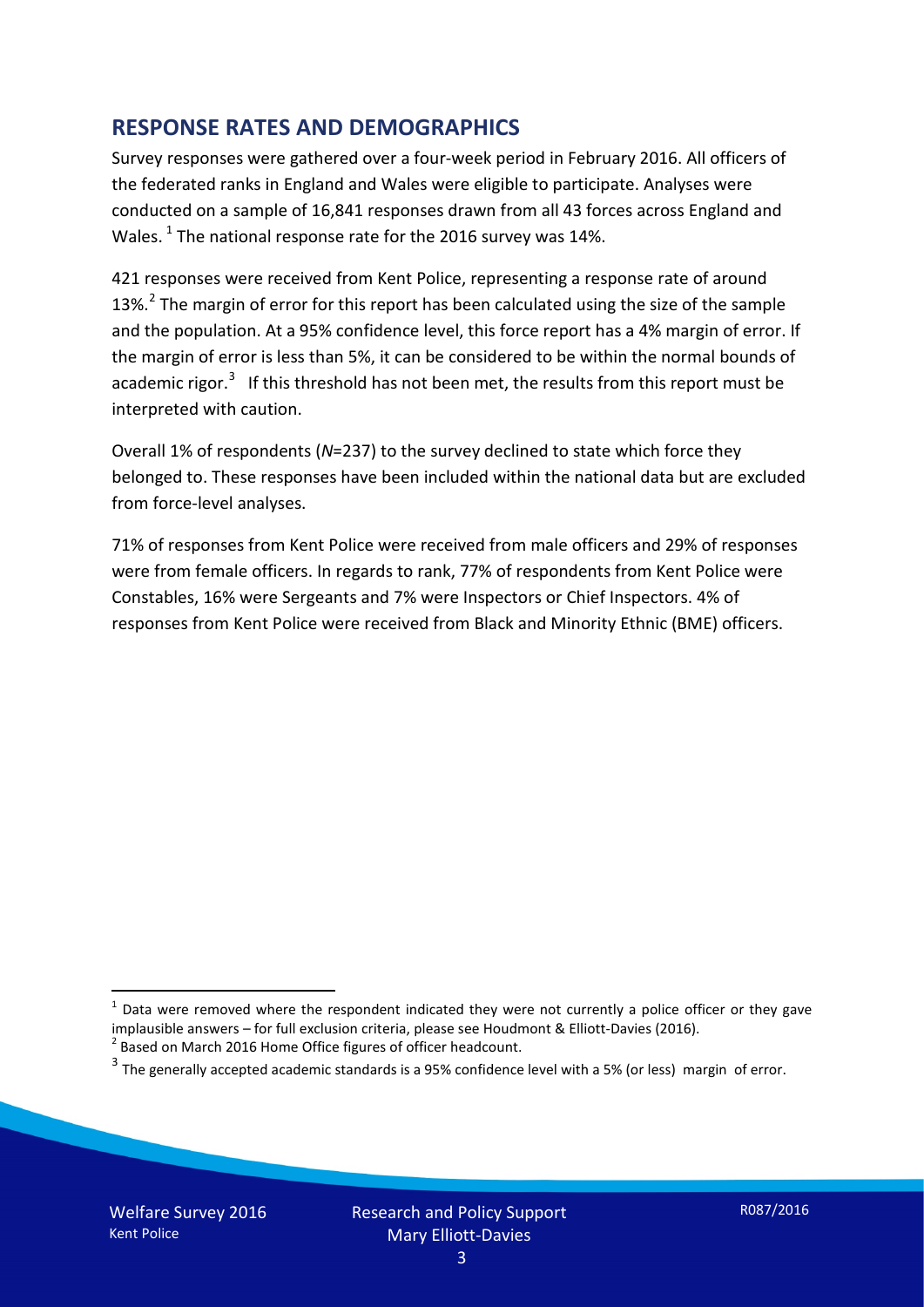# **2. DEMAND**

# **2.1. WORKLOAD**

67% of respondents from Kent Police told us that their workload is currently too high. This was higher than the proportion of national respondents who reported their workload was too high (66%).

## **2.2. HSE MANAGEMENT STANDARDS**

The UK Health and Safety Executive published the Management Standards Indicator Tool (MSIT) to assist organisations in the assessment of workers exposure to dimensions of the psychosocial work en[v](#page-15-4)ironment that, if not properly managed, can lead to harm to health.<sup>v</sup> The 25-item version of the MSIT<sup>[vi](#page-15-5)</sup> contains four items that measure job demands.

26% of respondents from Kent Police told us that they often or always have unachievable deadlines, and 40% that they have to neglect some tasks because they have too much to do. Findings for the MSIT job demand items for Kent Police are presented in Figure 1 below.

*Figure 1. Kent Police: HSE MSIT Job Demands*



Welfare Survey 2016 Kent Police

Research and Policy Support Mary Elliott-Davies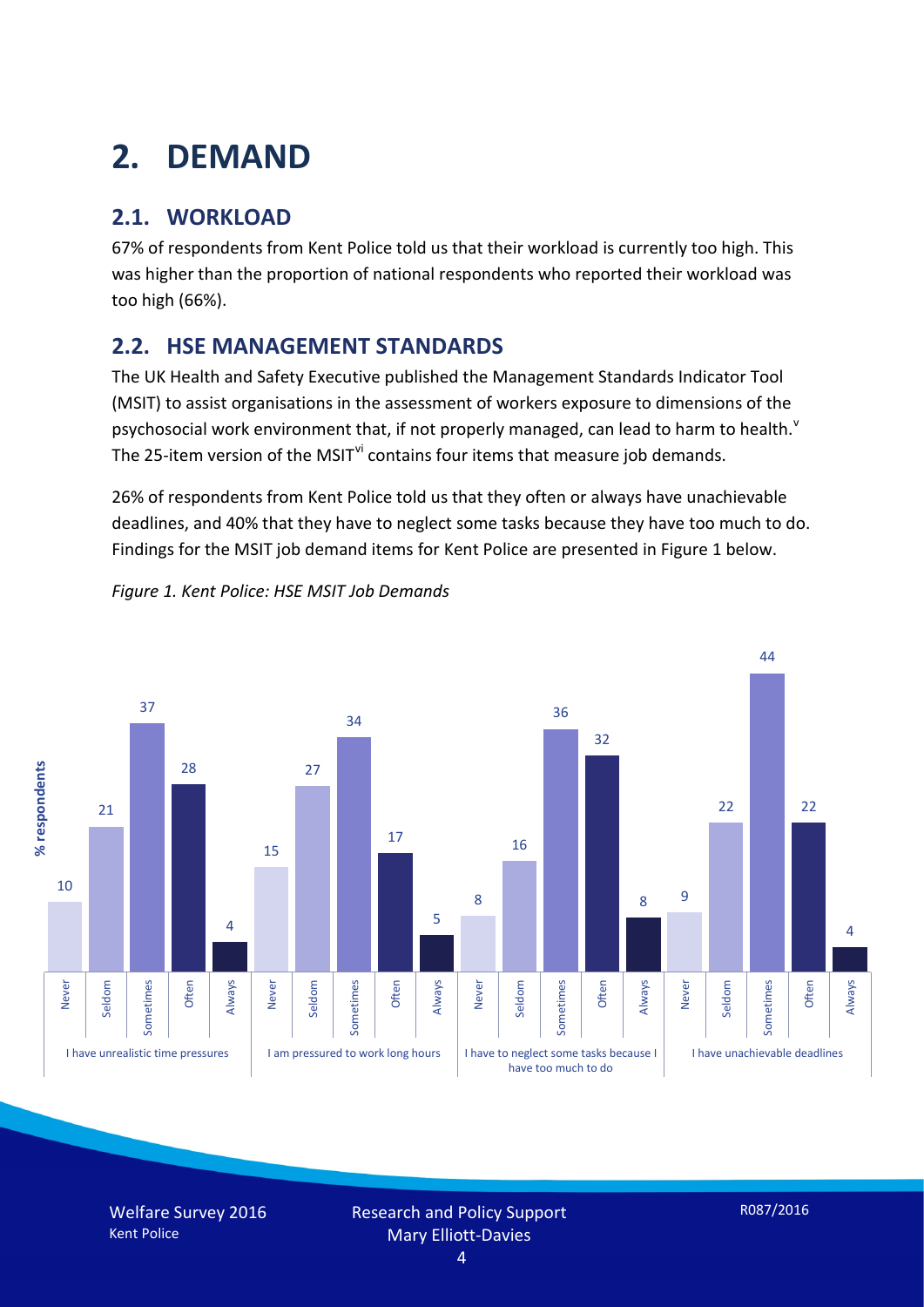#### **2.3. AMOUNT AND PACE OF WORK**

A set of statements were developed for the current study to assess aspects of job demands in regards to the amount and pace of work. Findings for Kent Police are presented in Figure 2.





64% of respondents from Kent Police *disagreed* or *strongly disagreed* that they were able to meet all of the conflicting demands on their time and 83% of respondents from Kent Police *disagreed* or *strongly disagreed* that there are enough officers to manage all the demands made on their team/unit.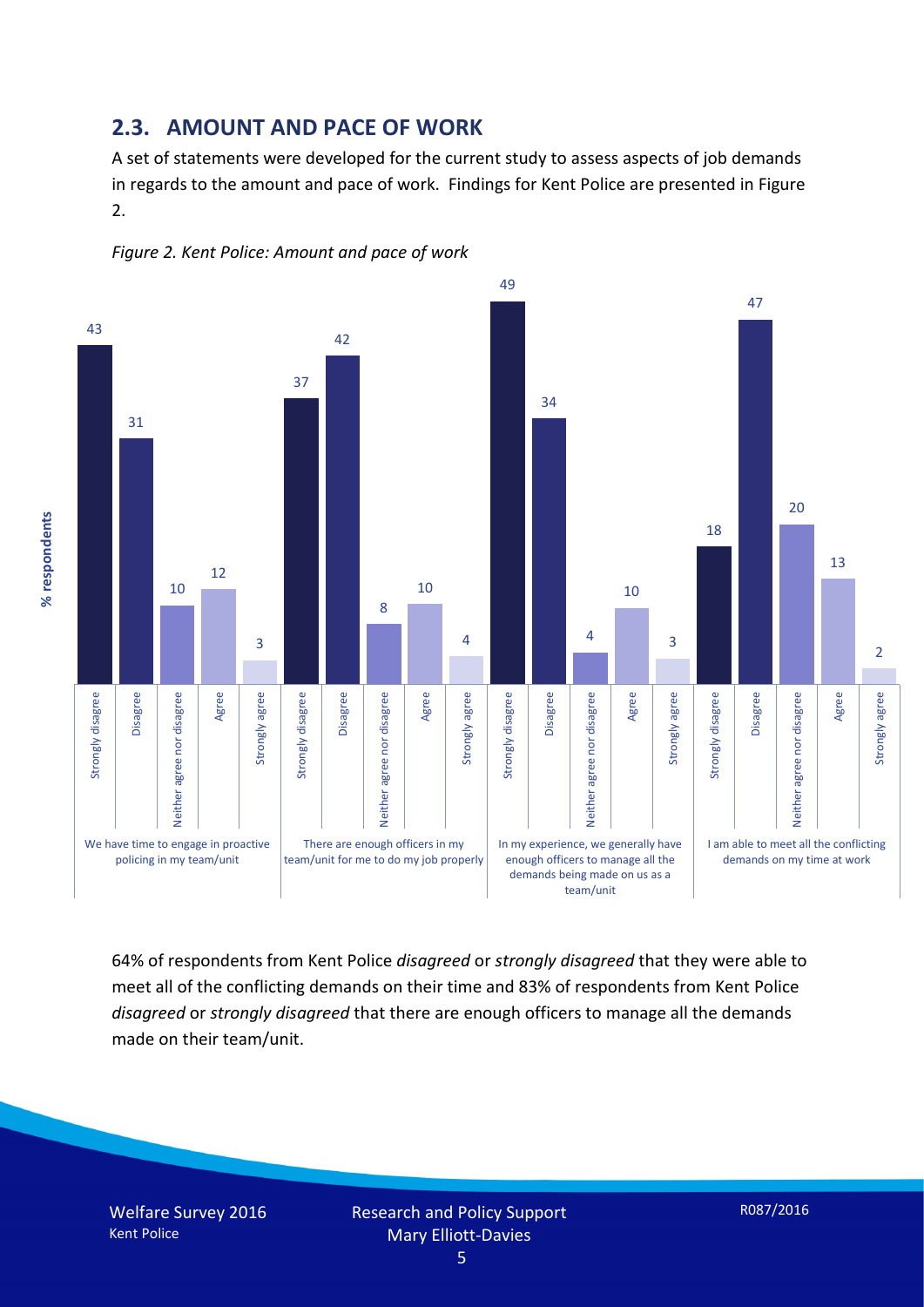# **3. CAPACITY**

### **3.1. MINIMUM OFFICER STAFFING**

We asked respondents whether or not their team or unit has a minimum officer staffing level and 80% of respondents from Kent Police indicated that their team or unit had a minimum officer staffing level. Among respondents whose team or unit had a minimum officer staffing level, 25% indicated that this level was achieved *never* or *rarely*.

### **3.2. OFFICER STAFFING ARRANGEMENTS**

Respondents were asked whether they had been told how officer staffing levels in their team/unit were determined and whether they felt it was effective. 61% of respondents from Kent Police indicated that they had not been told how officer staffing levels are determined, whilst 69% *disagreed* or *strongly disagreed* that the way officer staffing levels are determined seems to be effective. An additional set of statements were developed for this survey to assess aspects of capacity to meet job demands. Results for Kent Police are below.



*Figure 3. Kent Police: Capacity to deal with workload*

Welfare Survey 2016 Kent Police

Research and Policy Support Mary Elliott-Davies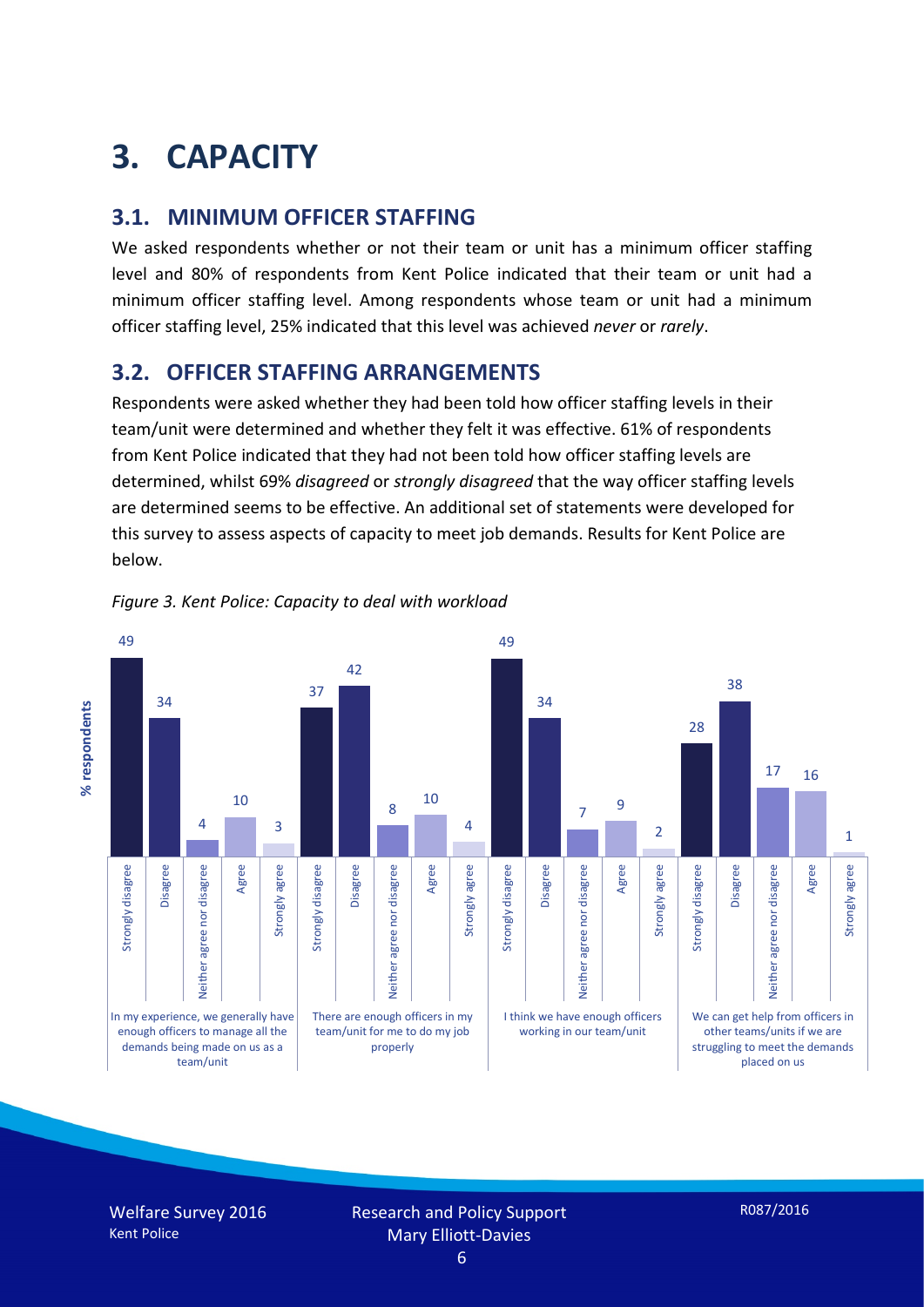# **4. WORK PATTERNS**

### **4.1. SHIFTS**

Respondents were invited to indicate which of broad shift patterns they typically worked (indicated in Figure 4) and, to the nearest hour, how long their shifts are supposed to last.

0% of respondents from Kent Police reported their formal shift duration was more than the 8-10 hours advised by the Health and Safety Executive<sup>[vii](#page-15-6)</sup> and the Police Negotiating Board.<sup>[viii](#page-15-7)</sup>

#### *Figure 4. Kent Police: Shift rotation*



### **4.2. SINGLE CREWING**

Among respondents from Kent Police, for whom this item was applicable (*N*=*375*), 53% reported being single crewed either *often* or *always* over the previous 12 month period, this can be compared with 73% of respondents from the national sample.

### **4.3. BREAKS, REST DAYS AND ANNUAL LEAVE**

51% of respondents from Kent Police were *never* or *rarely* able to take their full rest break entitlement, and 69% reported having had two or more rest days cancelled in the previous 12 month period.

41% of respondents from Kent Police told us that they have not been able to take their full annual leave entitlement in the previous 12 month period.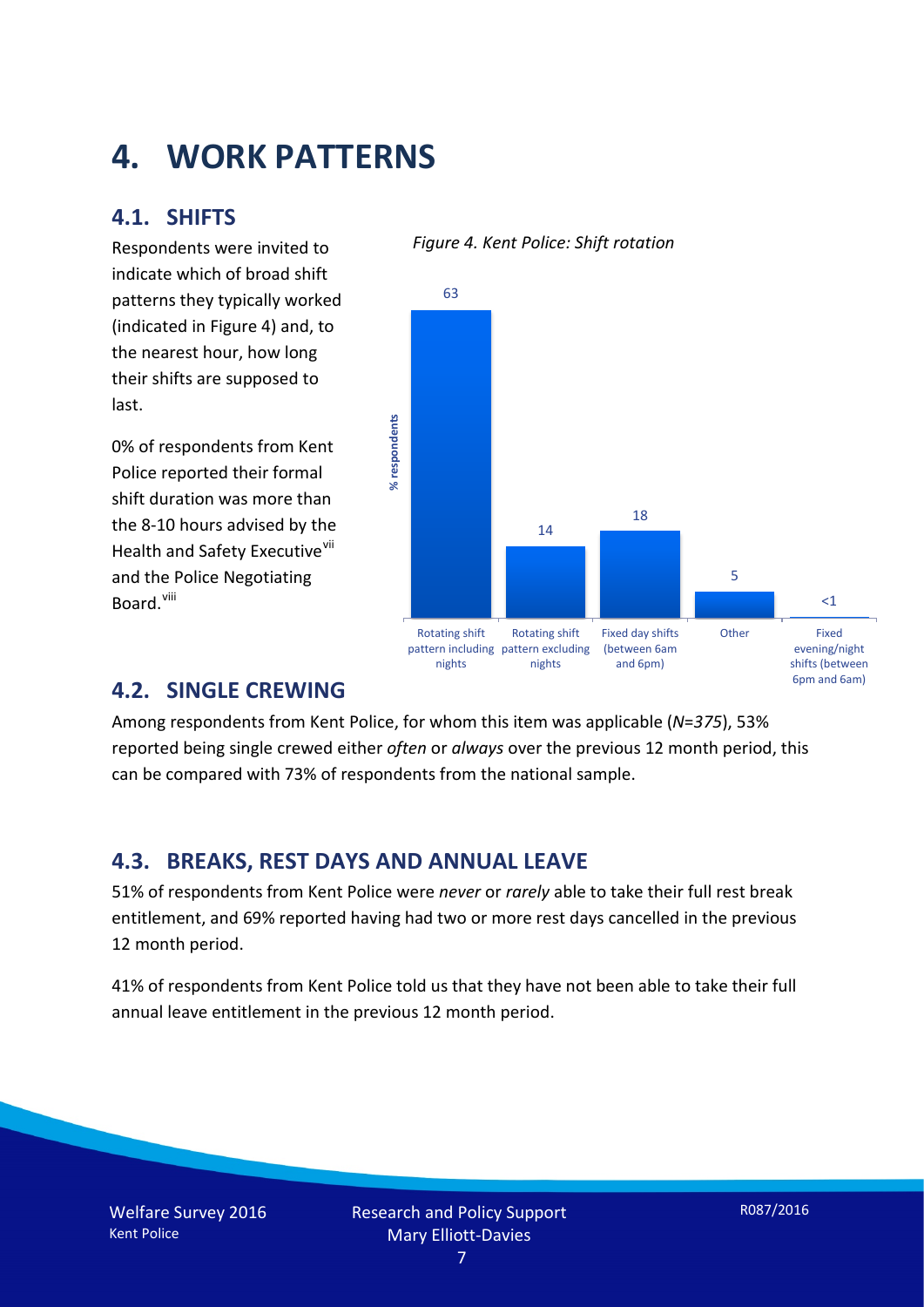# **5. MENTAL HEALTH AND WELLBEING**

# **5.1. SINGLE ITEM INDICATOR**

A top-level broad overview of mental wellbeing was established using an item that asked respondents to indicate whether they had experienced feelings of stress, low mood, anxiety, or other difficulties with their health and wellbeing over the last 12 months.

77% of respondents from Kent Police indicated that they had experienced feelings of stress, low mood, anxiety, or other difficulties with their health and wellbeing over the last 12 months. 90% also indicated that these feelings were caused, or made worse by work.

### **5.2. MENTAL WELLBEING**

Mental wellbeing can be broadly conceptualized as having two dimensions. The first concerns positive affect (i.e. pleasurable aspects of wellbeing such as feelings of optimism, cheerfulness, and relaxation). The second concerns psychological functioning (i.e. such as clear thinking, self-acceptance, personal development, competence, and autonomy).

To investigate mental wellbeing in more detail the two-dimensional structure of mental wellbeing described above was assessed using the short Warwick-Edinburgh Mental Wellbeing Scale.<sup>[ix](#page-15-8)</sup> The use of this scale, which has been widely used in a number of settings, helps us to measure the incidence of wellbeing in the police in a reliable way, allowing credible comparisons. The scale asks individuals to rate their experience during the last two weeks for seven positively framed statements.

Findings for the items for the short Warwick-Edinburgh Mental Wellbeing Scale for Kent Police are presented in Figure 5 alongside those for the general public.

### **5.3. HELP SEEKING**

A question was applied to identify those who had ever **sought help** for feelings of stress, low mood, anxiety, or any other difficulties with mental health and wellbeing. Examples of sources of help were provided including GP, occupational health department, psychologist, therapist, and counsellor.

47% of Kent Police respondents had previously sought help for feelings of stress, low mood, anxiety or other difficulties with their mental health and wellbeing, of which 52% had done so within the last 12 months.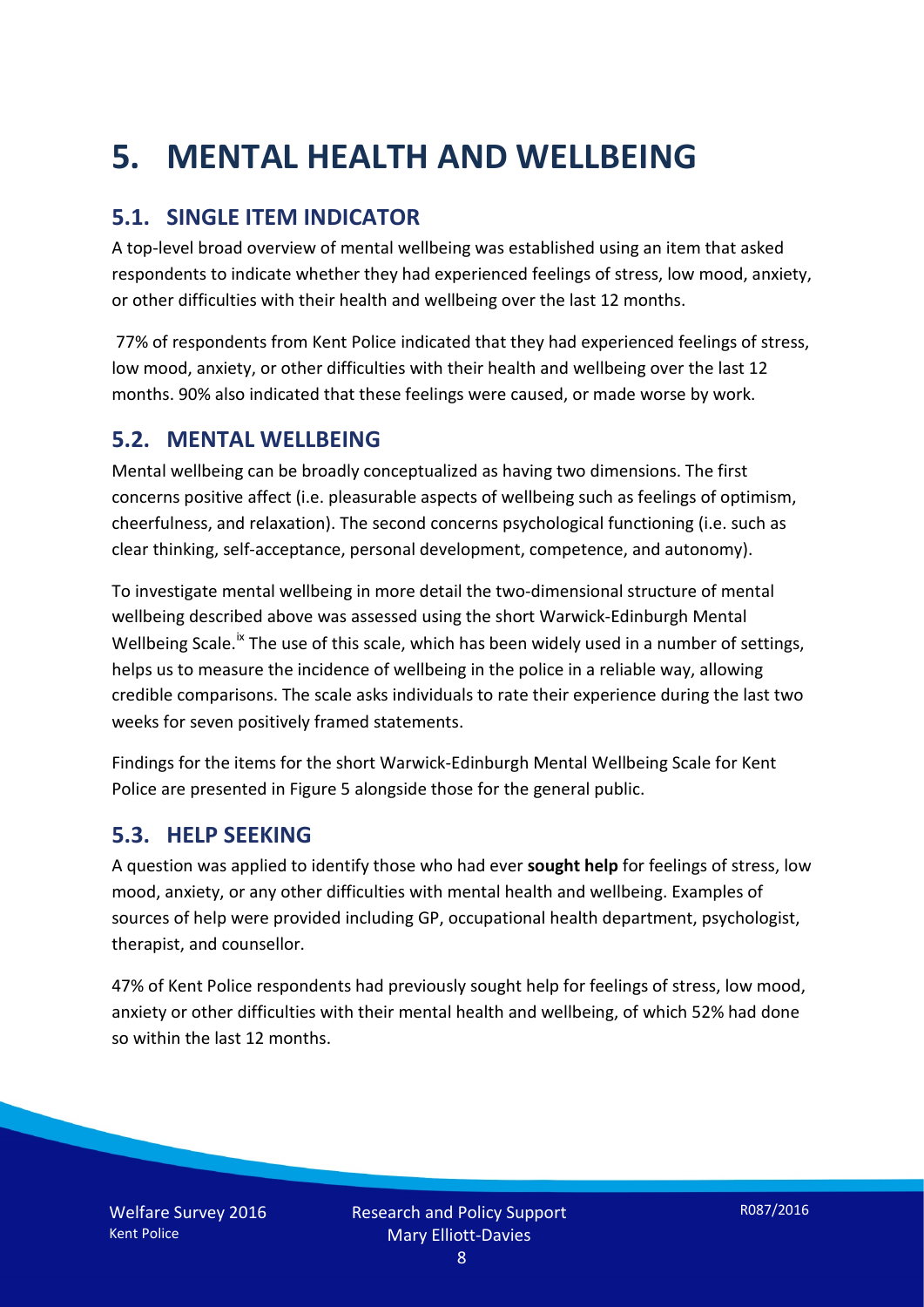



General Population: North West [England] Mental Wellbeing Survey (2012-23)

Local Response: PFEW Welfare Survey (2016)

### **5.4. STRESS**

Work related stress was measured using a single-item measure. 34% of respondents from Kent Police presented with a non-diagnostic case of work-related stress.<sup>[x](#page-15-9)</sup> Stress outside of work was assessed using an adaptation of the work-related stress measure. 12% of respondents from Kent Police presented with a non-diagnostic case of stress outside of work.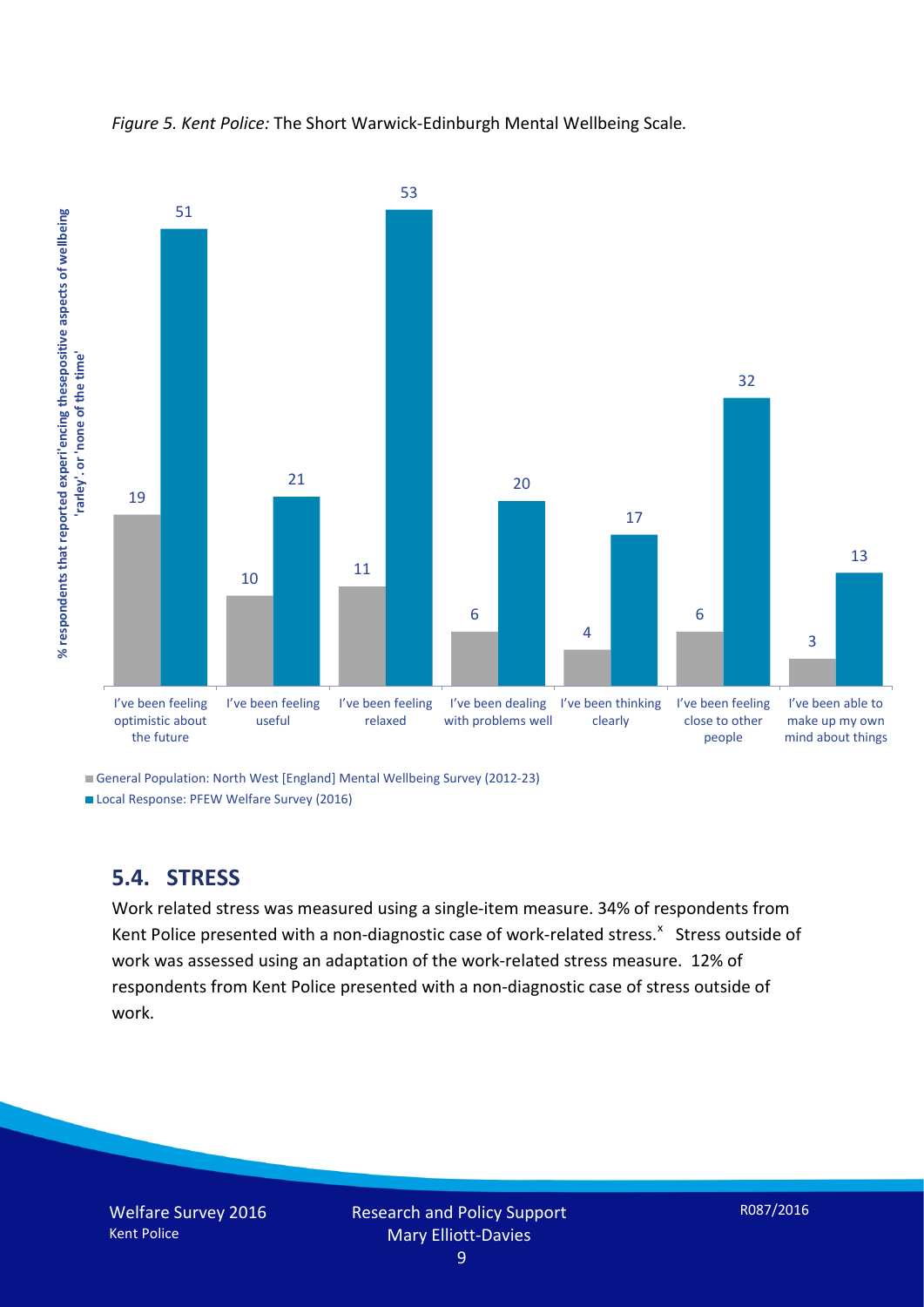# **6. ORGANISATIONAL SUPPORT: MENTAL HEALTH & WELLBEING**

Participants who indicated that they had sought help for difficulties with mental health and wellbeing were presented with additional questions concerning disclosure to a line manager.

### **6.1. DISCLOSURE**

69% of respondents reported that they had disclosed seeking mental health and wellbeing support to their line managers.

### **6.2. REASONS FOR NON-DISCLOSURE**

Respondents who did not disclose that they were seeking mental health and wellbeing support were asked to indicate why. Findings are presented in Figure 6 below. Respondents were able to cite as many reasons as applicable.

#### *Figure 6. Kent Police: Reasons for non-disclosure*



Reasons for non-disclosure

#### **D**Other

- I didn't want to be treated differently (in a negative way)
- I It wasn't affecting my work so I didn't feeli like I needed to
- I thought it would negatively affect my opportunities for promotion and/or specialisation
- I was worried that my other colleagues would find out

Welfare Survey 2016 Kent Police

#### Research and Policy Support Mary Elliott-Davies 10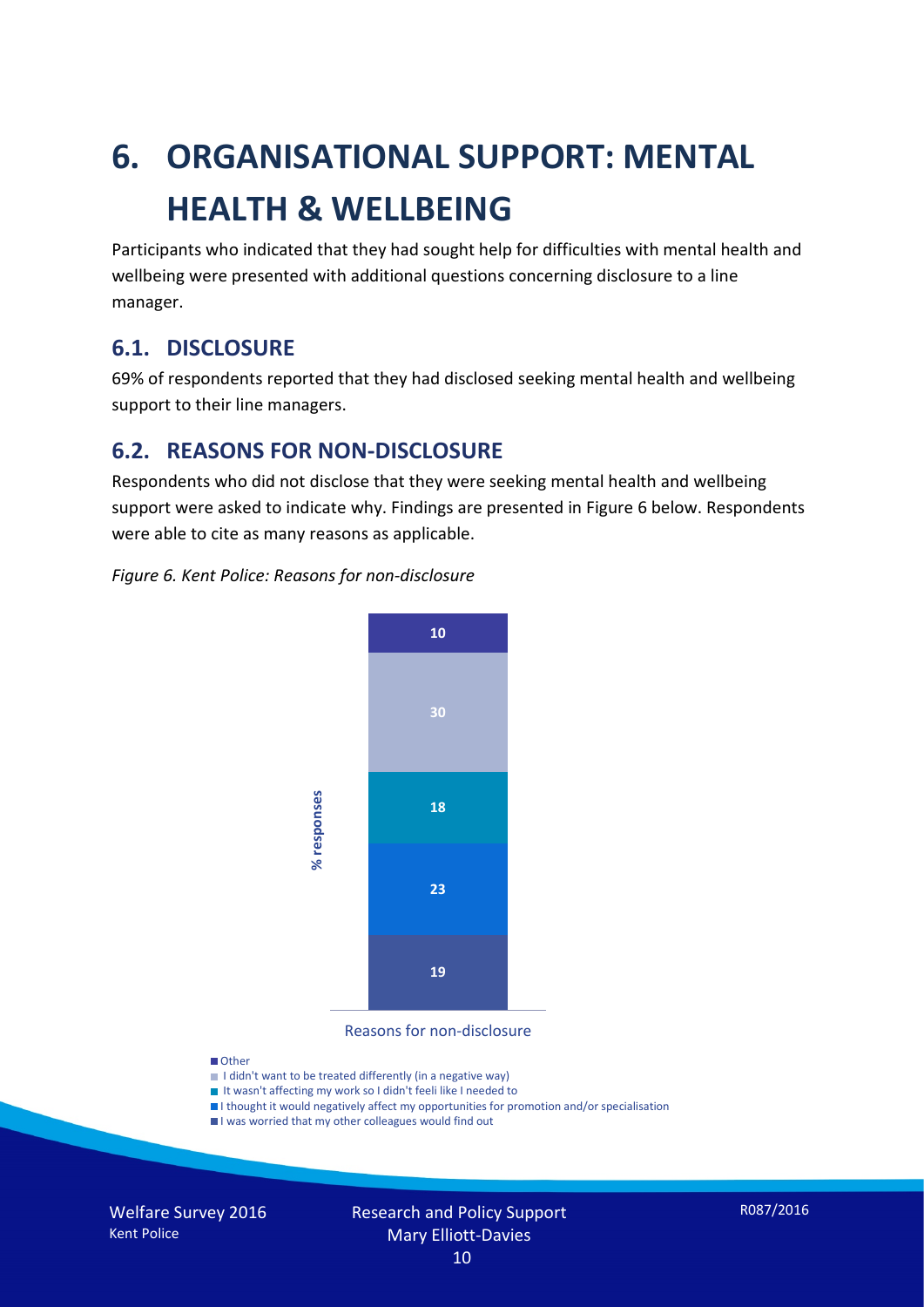### **6.3. LOCAL ATTITUDES TO MENTAL HEALTH AND WELLBEING**

All respondents were asked about the attitude of the police service towards mental health and wellbeing. Nationally, these were found to be fairly negative. Figure 7 below shows the perception reported by respondents from Kent Police.



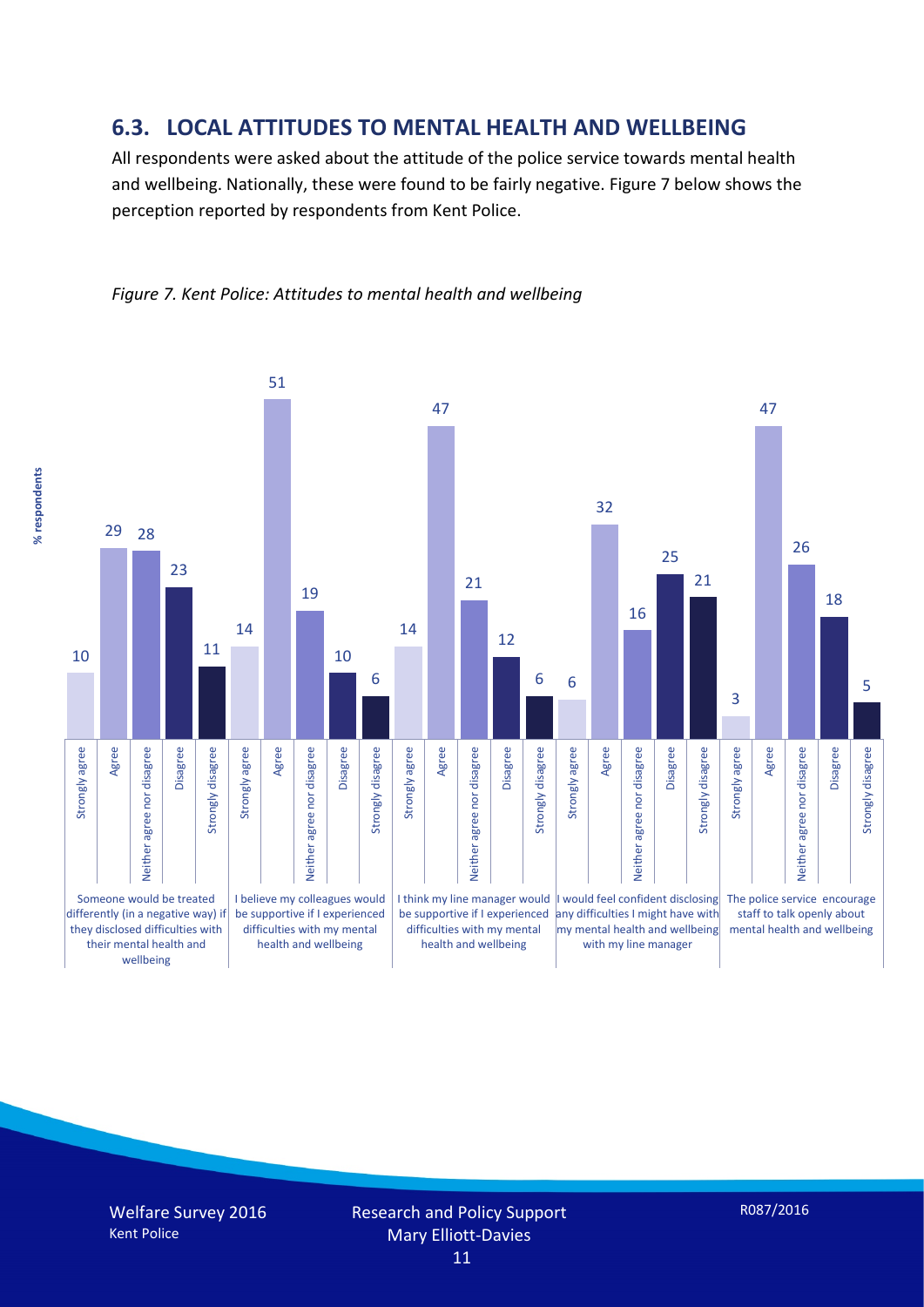# **7. ABSENCE BEHAVIOUR**

# **7.1. ABSENCE**

66% of respondents from Kent Police reported one or more days of sickness absence and 29% of respondents indicated that at least one day of their sickness absence was attributable to stress, depression, or anxiety.

# **7.2. PRESENTEEISM AND LEAVEISM**

Presenteeism is the act of attending work while ill. This has been shown to be associated with subsequent health decline, particularly in relation to burnout, $x_i$  and can to lead to elevated absenteeism.<sup>[xii](#page-16-1)</sup> Moreover, evidence suggests that presenteeism can compound the effects of the initial illness and negatively influence job satisfaction, resulting in negative job attitudes and withdrawal from work.<sup>[xiii](#page-16-2)</sup>

Leaveism is a recently coined term to describe hidden sickness absence and work undertaken during rest periods including using allocated time off such as annual leave entitlements to take time off when they are in fact unwell. Findings for Kent Police are presented in Figure 8 below.



*Figure 8. Kent Police: Absence behaviours*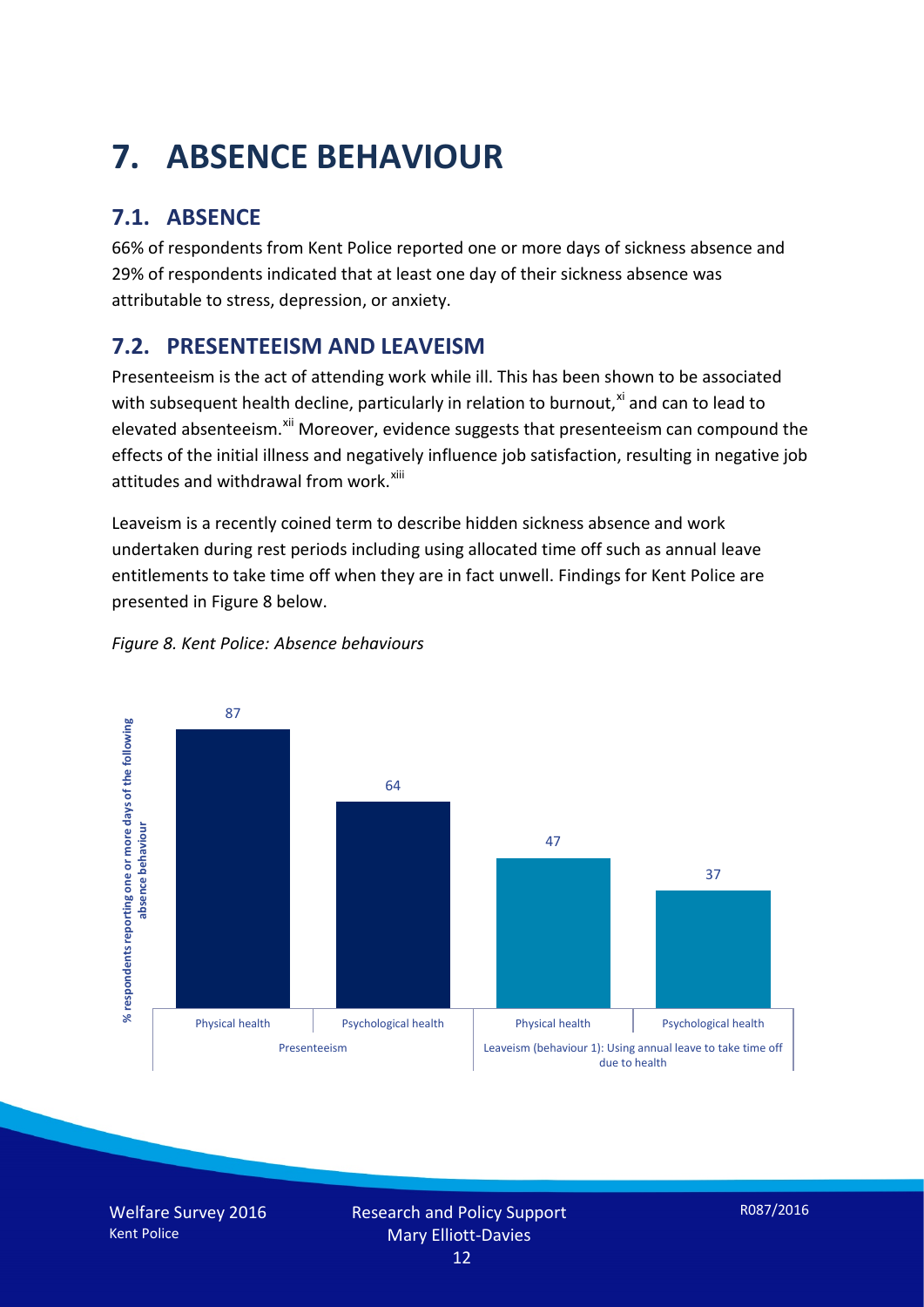# **8. ACCIDENTS, VIOLENCE AND INJURIES**

# **8.1. VIOLENCE**

Verbal and physical violence was assessed using four questions regarding how often officers received verbal insults, verbal threats, unarmed physical attacks, and attacks with a weapon from members of the public over the previous 12 months. Findings are presented in Figure 9 below.

*Figure 9. Kent Police: Frequency of verbal and physical violence from members of the public*

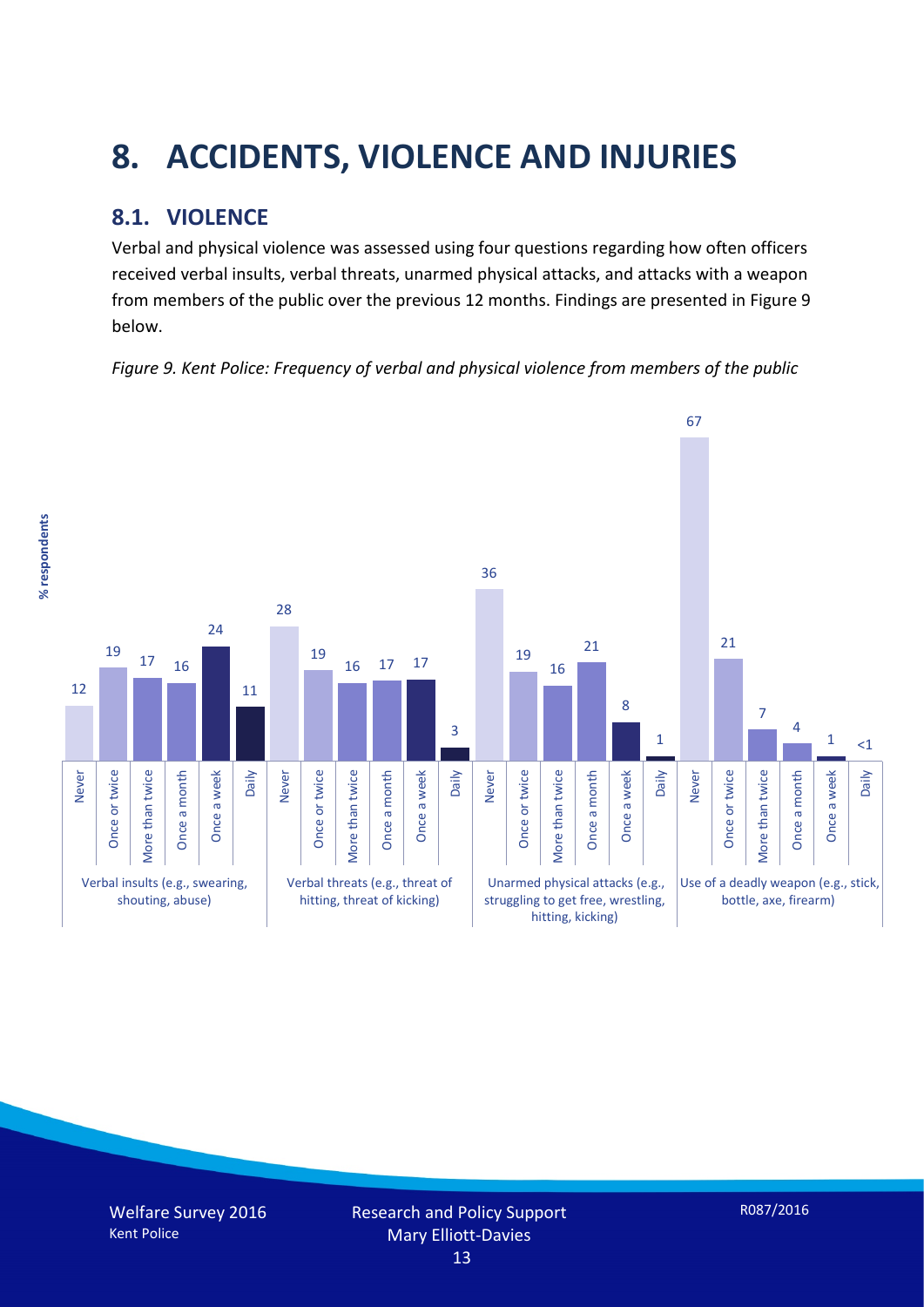### **8.2. INJURIES DUE TO ACCIDENTS AND VIOLENCE**

16% of Kent Police respondents reported that they had suffered one or more injuries that required medical attention as a result of **work-related violence** in the last year – losing more than 205 days in sickness absence. Whilst 26% of Kent Police respondents also reported that they had suffered one or more injuries that required medical attention as a result of **work-related accidents** in the last year – losing more than 460 days in sickness absence.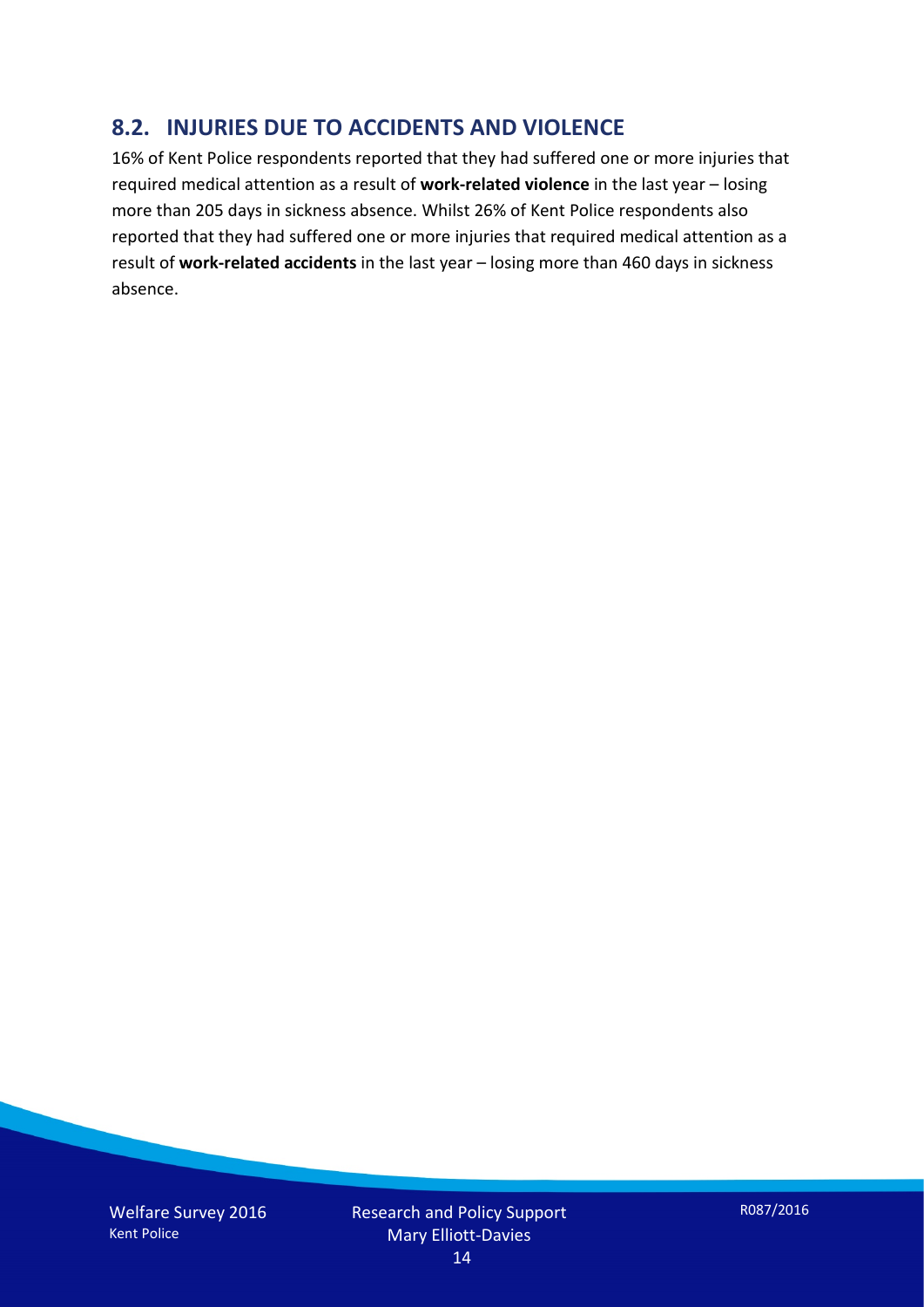# **9. Notes for JBBs**

Additional findings from the 2016 welfare survey are available on request from the Research and Policy department.

The findings of the survey can also be broken down in more detail in terms of different demographic groups, such as rank, role or length of service. However please be aware that we can only go into a certain level of detail with this demographic data in order to preserve respondents' confidentiality.

JBBs wishing to obtain further information can contact Mary Elliott-Davies [\(mary.elliott](mailto:mary.elliott-davies@polfed.org)[davies@polfed.org\)](mailto:mary.elliott-davies@polfed.org) to discuss their requirements. The Research and Policy Department only has one member of staff responsible for these data requests therefore please bear this in mind when contacting the team.

All other interested parties should speak to their local JBB in the first instance.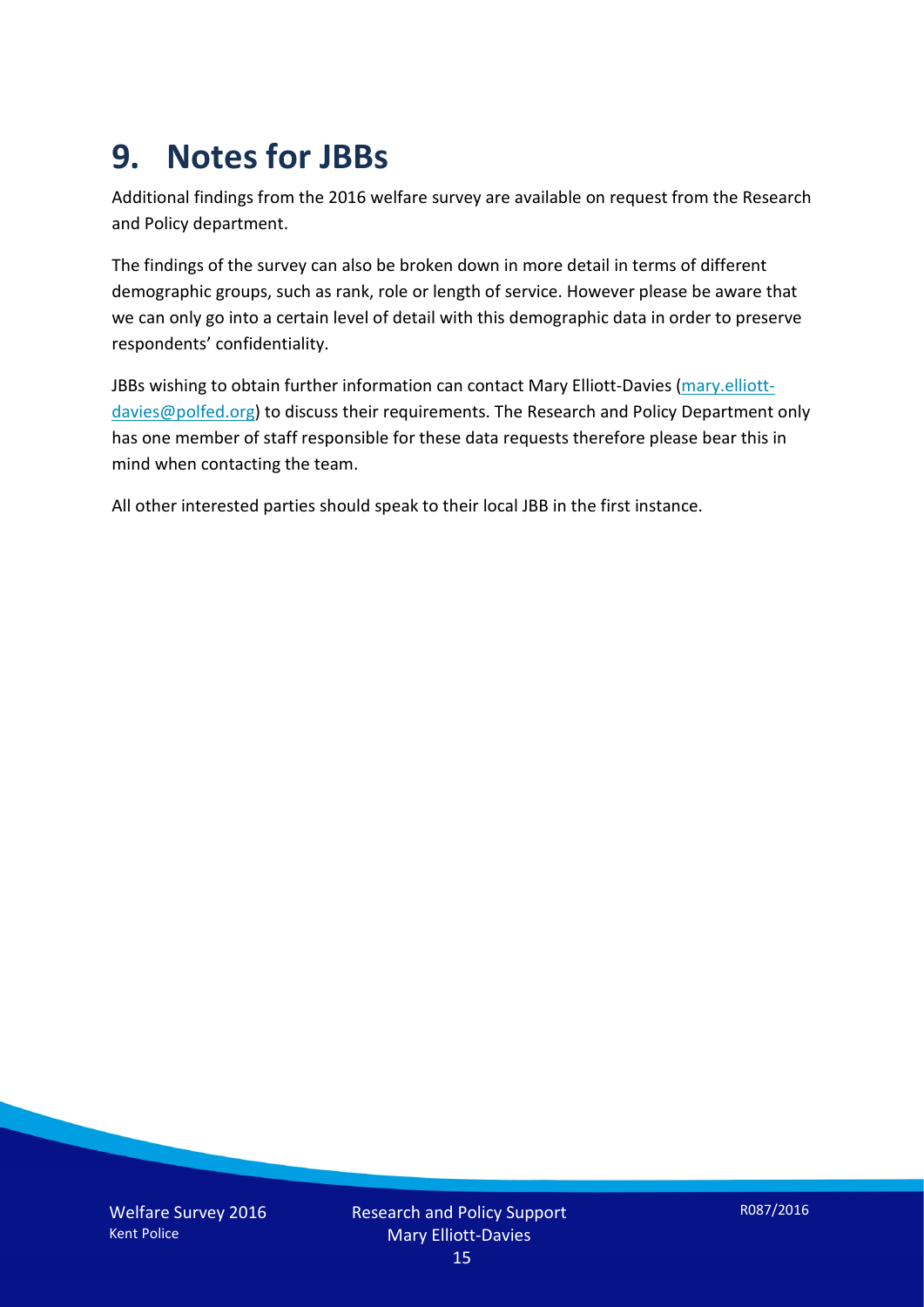# **10. REFERENCES**

<span id="page-15-0"></span>i National Audit Office (2015). Financial Sustainability of Police Forces in England and Wales. Retrieved September 12, 2016, fro[m https://www.nao.org.uk/wp](https://www.nao.org.uk/wp-content/uploads/2015/06/Financial-sustainability-of-police-forces.pdf)[content/uploads/2015/06/Financial-sustainability-of-police-forces.pdf](https://www.nao.org.uk/wp-content/uploads/2015/06/Financial-sustainability-of-police-forces.pdf)

<span id="page-15-1"></span><sup>ii</sup> Home Office (2010). Police Service Strength: England and Wales, 31 March 2010. Retrieved September 12, 2016, from [https://www.gov.uk/government/uploads/system/uploads/attachment\\_data/file/115745/hosb1410](https://www.gov.uk/government/uploads/system/uploads/attachment_data/file/115745/hosb1410.pdf) [.pdf](https://www.gov.uk/government/uploads/system/uploads/attachment_data/file/115745/hosb1410.pdf)

<span id="page-15-2"></span><sup>iii</sup> Home Office (2016). Police Workforce, England and Wales, 31 March 2016. Statistical Bulletin 05/16. Retrieved September 12, 2016, fro[m https://www.gov.uk/government/statistics/police](https://www.gov.uk/government/statistics/police-workforce-england-and-wales-31-march-2016)[workforce-england-and-wales-31-march-2016](https://www.gov.uk/government/statistics/police-workforce-england-and-wales-31-march-2016)

<span id="page-15-3"></span><sup>iv</sup> Elliott-Davies, M., Donnelly, J., Boag-Munroe, F., & Van Mechelen, D. (2016). 'Getting a battering' The perceived impact of demand and capacity imbalance within the Police Service of England and Wales: A qualitative review. The Police Journal, 89, 2, 93-116.

<span id="page-15-4"></span><sup>v</sup> Cousins, R., Mackay, C., Clarke, S., Kelly, C., Kelly, P., & McCaig, R. (2004). 'Management Standards' and work-related stress in the UK: Practical development. *Work & Stress, 18*, 113–136; Mackay, C., Cousins, R., Kelly, P., Lee, S., & McCaig, R. (2004). 'Management Standards' and work-related stress in the UK: Policy background and science. *Work & Stress, 18*, 91–112.

<span id="page-15-5"></span>vi Edwards, J., & Webster, S. (2012). Psychosocial risk assessment: Measurement invariance of the UK Health and Safety Executive's Management Standards Indicator Tool across public and private sector organizations. *Work & Stress, 26*, 130–142

<span id="page-15-6"></span>vii HSE.(2006).Managing shift work: *Health and Safety Guidance*. HSE Books, HSG256, ISBN 9780717661978, Crown Copyright.

<span id="page-15-7"></span>viii Home Office. (2010). Guidance on Variable shift arrangements for police officers [PNB circular] 016-2010.

<span id="page-15-8"></span><sup>ix</sup> Stewart-Brown, S., Tennant, A., Tennant, R., Platt, S., Parkinson, J., & Weich, S. (2009). Internal construct validity of the Warwick-Edinburgh Mental Well-being Scale (WEMWBS): A Rasch analysis using data from the Scottish Health Education Population Survey. *Health and Quality of Life Outcomes, 7*: 15.

<span id="page-15-9"></span>x Smith, A., Johal, S., Wadsworth, E., Davey Smith, G., & Peters, T. (2000). The Scale of Perceived Stress at Work: The Bristol Stress and Health at Work Study. Contract Research Report 265/2000. Sudbury: HSE Books.